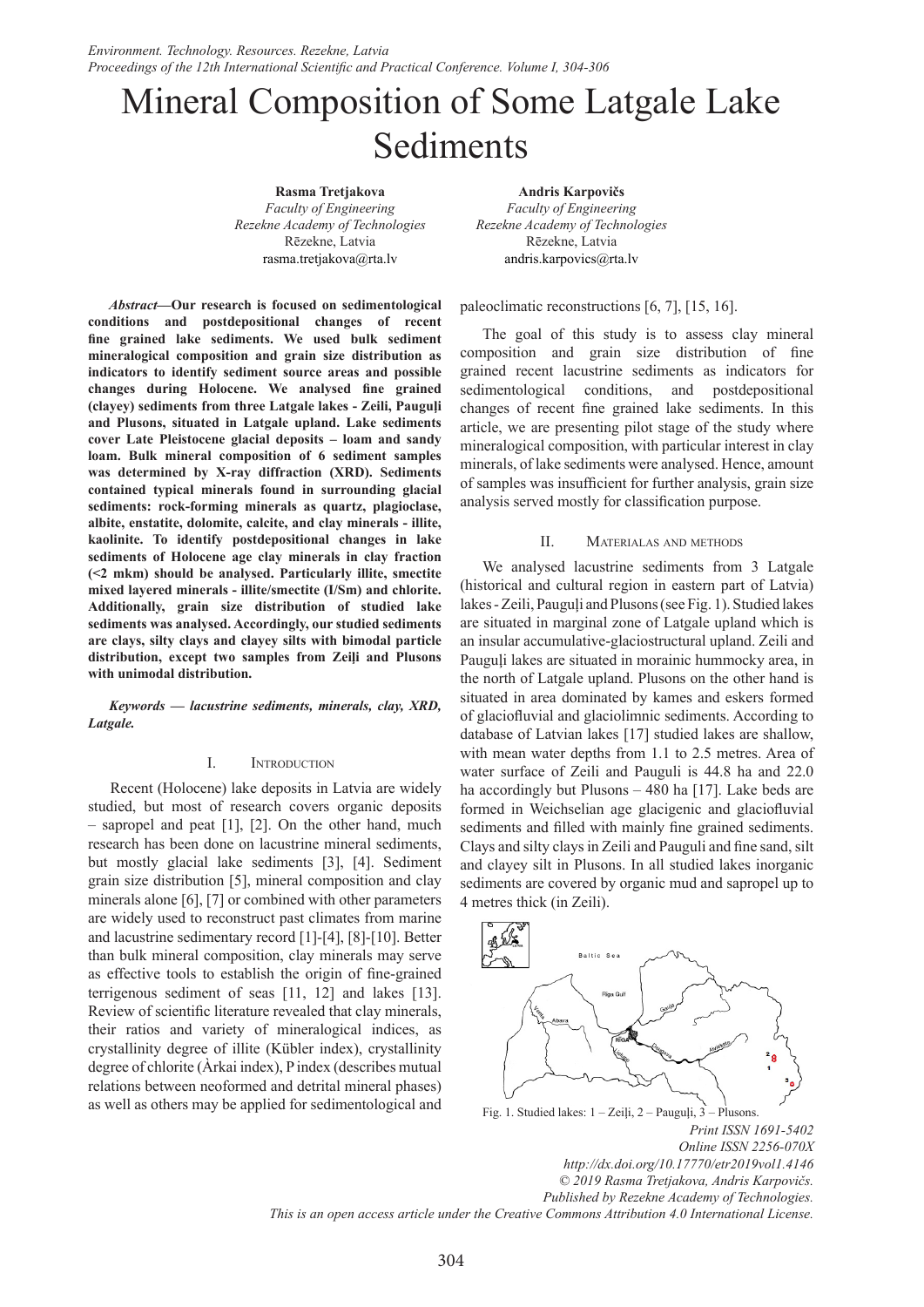In total 6 samples of fine grained lacustrine sediments were analysed. Zeili represents four samples from two boreholes at various depths (6 to 8 m) and two from lakes Pauguļi (3.5 m) and Plusons (8.0m) accordingly. Sampling was carried out in winter with help of geological hand auger (the "Eijkelkamp" type). Clay samples were placed into sterile plastic zip lock bags and stored refrigerated. Grain-size and mineralogical composition within the clay samples is analysed in Riga Technical University Institute of Silicate Materials, Faculty of Materials Science and Applied Chemistry.

X-ray diffraction (XRD) analyses [18] of samples were run by *Rigaku – Ultima +* diffractometer with Cu tube at 40 kV and 5 mA in spinning mode. The analyses range was from 5º to 60º 2θ and scanning speed 1º /min. Data processing was carried out by MDI Jade 9 software and identification of minerals using ICDD data base (PDF-4 Organics2017) [19].

Grain size analyses were run by Broohkaven Instruments particle size analyser based on the principles of Dynamic Light Scattering (DLS). Instrument allows to detect particles in range from 1.5 nm to 3 mkm.

#### III. Results and discusion

Mineralogical (XRD) analyses of some Latgale lakes fine grained sediments shows that their mineralogical composition is similar. Mineral composition of quaternary clay (fraction  $\leq$   $\mu$ m) in Latvia is quite uniform, most abundant clay mineral is illite (75-80%) followed by kaolinite (until 20%) and chlorite (5-10%) [20].



Fig. 2. X-ray difraction pattern of clayey sample from lake Zeiļi, sampling depth 7 m. Minerals: Q – quartz, P – plagioclase, C – calcite,  $D -$ dolomite,  $I -$ illite,  $K -$ kaolinite.

Studied lake sediment mineral assemblages consist of rock forming minerals as quartz, plagioclase, albite, enstatite, dolomite, calcite, and clay minerals – illite and kaolinite (Fig. 1 - 3). In lake Zeiļi we analysed mineralogical composition from two cores - 6 to 8 m and 1 sample from 8 m. Depth wise bulk mineral composition does not change – quartz, feldspars, illite and kaolinite. But if analysed low angle (2Θ <20º) area of diffractograms, particulary illite peak at  $2\Theta = \sim 7^{\circ}$  (Fig. 1 and Fig. 2) there are some features in XRD spectra indicating changes in illite. Our hypothesis is that there is a mixed layer of illite/ smectite as well as illite with various degree crystallinity. To confirm our hypothesis more detailed sampling and analysis of mentioned features as well as quantitative analysis of clay minerals is needed.

Mineralogical composition of fine grained sediments of lakes Pauguli and Zeili is similar (Fig. 1 and Fig. 2). Similarly to case of Zeiļi, sediments of Pauguļi hypothetically may contain illite with various degree of crystallinity and admixture of interlayer illite/smectite (I/ Sm).



Fig. 3. X-ray difraction pattern of clayey sample from lake Pauguļi, sampling depth 3.5 m. Minerals:  $Q$  – quartz, P – plagioclase,  $C$  – calcite,  $D -$  dolomite,  $I -$  illite,  $K -$  kaolinite.

In contrast, fine grained sample from Plusons contained no clay minerals, but it contains calcite, dolomite, quartz, albite and pyroxene mineral – enstatite (Fig. 3). Pyroxenes are one of first silicate minerals to be dissolved and that why are rear in sediments [21]. Lack of clay minerals might reflect grain size distribution of sample. According to grain size analysis, Plusons is the coarsest of all samples and still consists of very fine silt particles. Hence there is only one sample from Plusons it is not possible to draw any more conclusions.



Fig. 4. X-ray difraction pattern of clayey sample from lake Plusons, sampling depth 8 m. Minerals: Q – quartz, A – albite, E – enstatite, C – calcite, D – dolomite.

Grain size distribution of studied lake sediments allow to classify them as clays, silty clays and clayey silts. Most of analysed sediments are characterized by bimodal particle distribution except two samples from Zeiļi and Plusons accordingly by unimodal distribution. Hence we have only 6 samples, no further analysis is reasonable. Scientific literature review indicates that there is still uncertainty in explaining genesis of lake sediment grain size components due to complexity of their bi- and polymodal distributions [22, 23].

# IV. CONCLUSIONS

Our study let us to draw some conclusions and envision further development of the study. The bulk